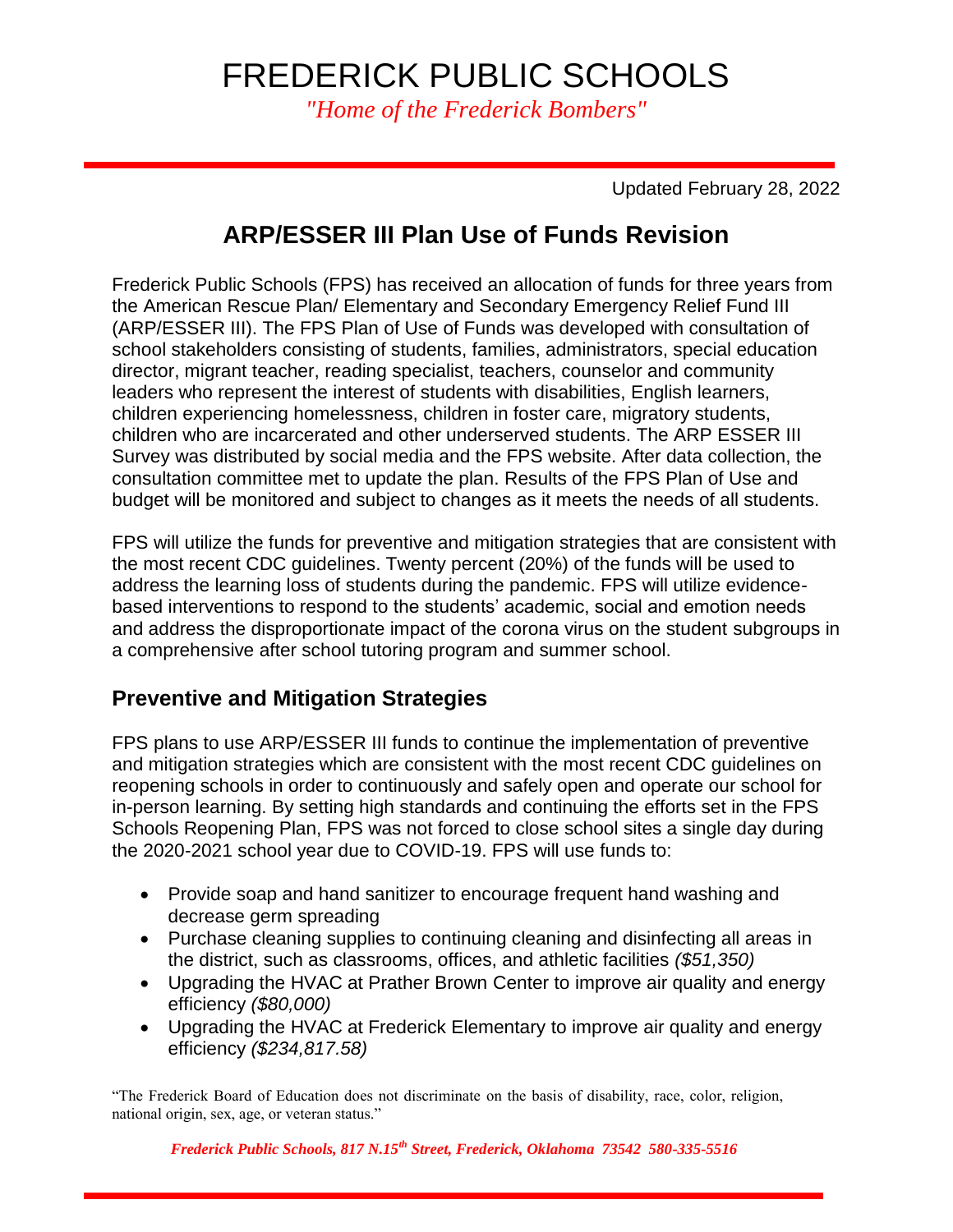*"Home of the Frederick Bombers"*

- Upgrading the HVAC at Frederick Middle School to improve air quality and energy efficiency *(\$115,000)*
- Replacing carpet with tile for efficient cleaning *(\$90,000)*
- Updating security cameras for contact tracing *(\$30,000)*
- Purchasing and replacing Chromebooks for 1-to-1 ratio for students to devices to prevent shared devices and possible spreading of the virus *(\$150,000)*
- Purchase and replace desks in 9 classrooms in Prather Brown and Frederick Elementary *(\$40,000)*
- Retention stipends responding to the employee shortage created by COVID19 pandemic by creating incentives to retain employees *(\$238,600)*
- Hire an additional music teacher for smaller class sizes and social distancing in music classes, band and choir *(\$185,503.31)*
- Musical instruments for band to maximize participation for a wide range of students *(\$70,000).*
- Salary for technology personnel due to the increase of online use of technology created by COVID19 to prevent or mitigate the spread of the virus *(\$70,000)*

The above preventive and mitigation strategies are direct responses to the COVID-19 pandemic. These strategies allow FPS to prepare and prevent the spread of COVID-19.

### **Addressing the Academic Impact of Lost Instructional Time**

FPS will address the academic impact of lost instructional time for students by utilizing at least 20% of the allocations to implement evidence-based interventions through after school tutoring and summer school. Intervention will include Tier 1, Tier 2 and Tier 3 interventions. Teachers will utilize benchmark assessments and small groups to meet the needs of students. Purchasing ESGI *(\$3,000)* assessments allows Kindergarten teachers to assess the knowledge of students, target areas for specific skills and provides a tool to furnish parents with valuable information about their student. Renaissance *(\$51,000)* assessments, utilized for grades K – 8, will provide tracking of student progress and assessments in Reading and Math by targeting specific skills and objectives for student growth. Teachers will also use Accelerated Reading and Freckle Math from Renaissance. Both of these programs provide appropriate skill levels to meet the needs of each student. Students can work through self-paced at their independent learning level or at grade level as assigned by the teacher. FPS has purchased licenses from Edmentum *(\$33,000)* for Exact Path and Study Island. These programs allow students to stay on level during distance or virtual learning. For Secondary students needing remediation or credit recovery, FPS is using Odysseyware *(\$57,000)* for students that have been affected by COVID-19.

<sup>&</sup>quot;The Frederick Board of Education does not discriminate on the basis of disability, race, color, religion, national origin, sex, age, or veteran status."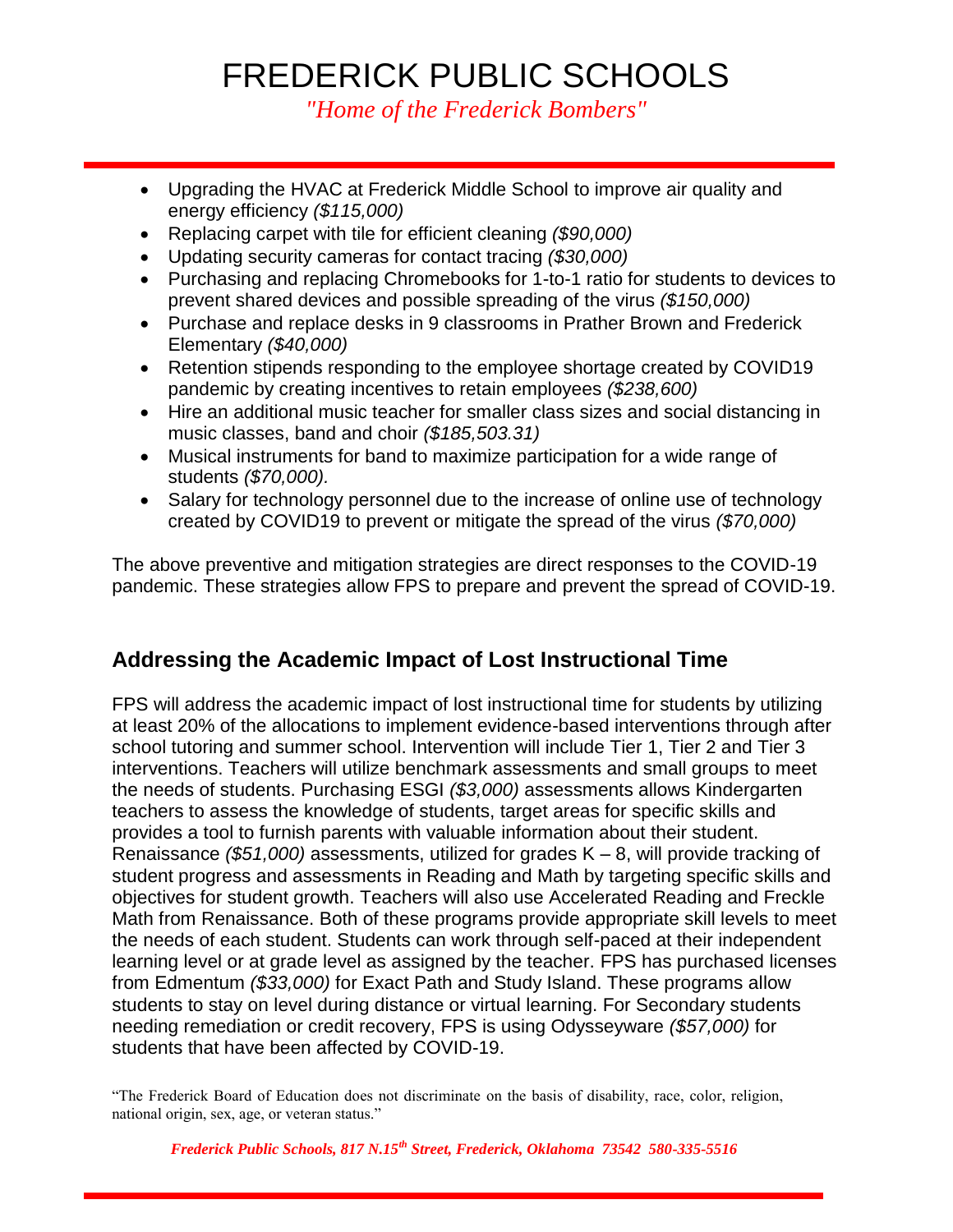*"Home of the Frederick Bombers"*

FPS will also use funds for an Instructional Reading Coach(\$210,000). The Reading Coach will be available to assist teachers in data collection, analyzing curriculum, and utilizing best practices in the classroom.

FPS will provide After School Tutoring and Summer School *(\$187,620)* to help bridge the learning loss created by COVID-19. FPS will utilize funds to pay for salaries, insurance and benefits for teachers and staff, as well as instructional material as needed.

After School Tutoring: Teachers are working with students with remediation and or acceleration of Math and Reading. Students are also working on writing skills. Summer School: Teachers are utilizing a rotation of classes to meet the needs of students. For Reading, teachers are using 95 Percent to help increase reading skills. Teachers are using Study Island from Edmentum for direct instruction of missed skills. Students will also have 2 STEAM rotations: Art and STEM activities. In art, students will create self portraits, collages, dot art, learn the color wheel and print with rubber stamps. In STEM, students will learn coding, explore LEGO robotic systems, learn about flight and make gliders.

### **Remaining ARP/ESSER III Funds**

FPS will spend its remaining ARP/ESSER III funds consistent with the uses authorized in section 2001(e)(2) of the ARP Act. Funds will be used for:

- Salaries: necessary to respond to and maintain the operation of and continuity of services at FPS and continuing employment of existing staff at FPS. (2.R)
- Insurance: (\$63,196.68)necessary to respond to and maintain the operation of and continuity of services at FPS and continuing employment of existing staff at FPS. (2.R)
- Edmentum (Exact Path and Study Island): aligned to Oklahoma Academic Standards, online-based to meet the unique needs of students utilized for distance and virtual learning and in the classroom for the prevention and response to COVID-19.
- Edgenuity (Odysseyware): aligned to Oklahoma Academic Standards, onlinebased utilized for credit recovery, remediation and acceleration and meets the unique needs of students utilized for distance and virtual learning and in the classroom for the prevention and response to COVID-19.
- Fuel Education (A+): aligned to Oklahoma Academic Standards, online-based utilized for credit recovery, remediation and acceleration and meets the unique

"The Frederick Board of Education does not discriminate on the basis of disability, race, color, religion, national origin, sex, age, or veteran status."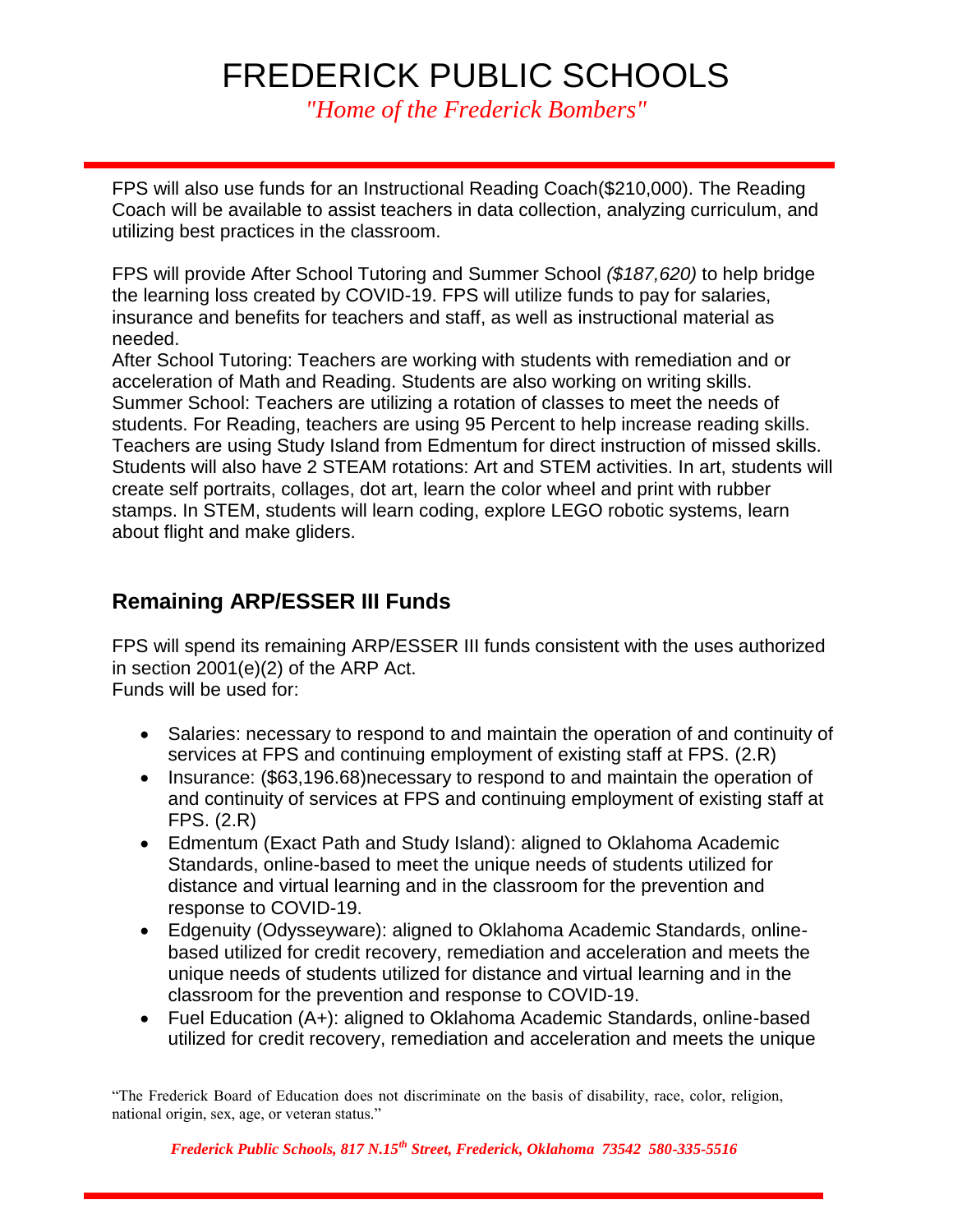*"Home of the Frederick Bombers"*

needs of students utilized for distance and virtual learning and in the classroom for the prevention and response to COVID-19 *(\$12,000)*

#### **Intervention Implementation**

FPS will ensure that the intervention implemented, including but not limited to those implemented in section 2001(e)(1)[205 set-aside], will respond to the academic, social, emotional, and mental health needs of students, and particularly those students disproportionately impacted by COVID-19, including students from low-income families, students of color, English learners, children with disabilities, students experiencing homelessness, children in foster care and migratory students. Students will receive counseling services as needed. Addition interventions may be added as needed by the recommendation of stakeholders or the evolving situation of the COVID-19 pandemic. Frederick Public Schools is committed to the safety and education of students through prevention, preparation and response to the coronavirus.

FPS student population consists of the following students: 47% Hispanic, 38% Caucasians, 7% African American, 7% Multi-Racial and 1% Native American. Seventyfive percent of our students are on Free or Reduced Lunch.

FPS has received the Counselor Corp grant for an additional counselor *(\$58,200)*. In addition to the grant, ARP ESSER III funds will partially fund this counselor. The counselor will provide additional services to students in the elementary to meet their social, emotional and mental health needs. The counselor will conduct one on one and small group sessions, as well as, visiting classrooms to teach lessons on socialemotional health as well as mental health coping skills.

| <b>Most Vulnerable</b><br><b>Population</b>      | <b>Academic Needs</b>                                                                                                                                                                       | <b>Social Needs</b>                                                                                                                                                            | <b>Emotional</b><br><b>Needs</b>                                              | <b>Mental Health</b><br><b>Needs</b>                                 |
|--------------------------------------------------|---------------------------------------------------------------------------------------------------------------------------------------------------------------------------------------------|--------------------------------------------------------------------------------------------------------------------------------------------------------------------------------|-------------------------------------------------------------------------------|----------------------------------------------------------------------|
| <b>Students of Low-</b><br><b>Socioeconomics</b> | Provide devices<br>and connectivity<br>for virtual learning<br>as needed.<br>Implement<br>evidence-based<br>Tier 1 instruction.<br>Provide Tier 2<br>support for<br>unfinished<br>learning. | Assess food<br>security and<br>provide added<br>nutrition as needed<br>through donations.<br>Engage families in<br>the school's<br>programs of<br>academics and<br>activities. | Additional<br>counselor<br>available to meet<br>students'<br>emotional needs. | Provide a school<br>counseling<br>program to meet<br>emergent needs. |

"The Frederick Board of Education does not discriminate on the basis of disability, race, color, religion, national origin, sex, age, or veteran status."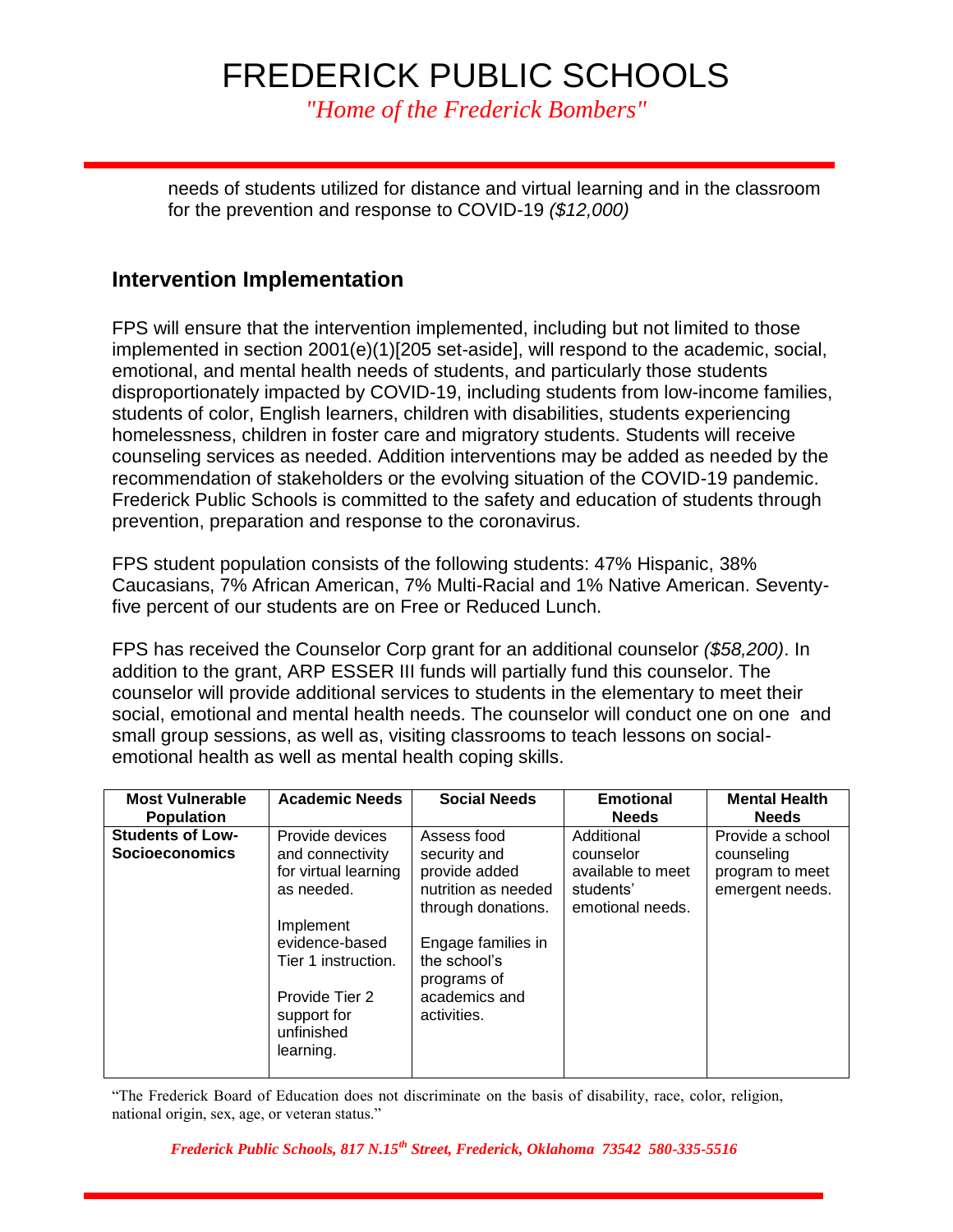*"Home of the Frederick Bombers"*

|                          | Provide Tier 3        |                     |                   |                      |
|--------------------------|-----------------------|---------------------|-------------------|----------------------|
|                          | tutoring as           |                     |                   |                      |
|                          | needed.               |                     |                   |                      |
| <b>Students of Color</b> | Implement             | Engage families in  | Additional        | Provide a school     |
|                          | evidence-based        | the school's        | counselor         | counseling           |
|                          | Tier 1 instruction.   | programs of         | available to meet | program to meet      |
|                          |                       | academics and       | students'         | emergent needs.      |
|                          | Provide Tier 2        | activities.         | emotional needs.  |                      |
|                          | support for           |                     |                   |                      |
|                          | unfinished            | Establish           |                   |                      |
|                          | learning.             | opportunities for   |                   |                      |
|                          |                       | the diversity of    |                   |                      |
|                          | Provide Tier 3        | cultures to be      |                   |                      |
|                          | tutoring as           | highlighted,        |                   |                      |
|                          | needed.               | celebrated, and     |                   |                      |
|                          |                       | respected.          |                   |                      |
| <b>Most Vulnerable</b>   | <b>Academic Needs</b> | <b>Social Needs</b> | <b>Emotional</b>  | <b>Mental Health</b> |
|                          |                       |                     | <b>Needs</b>      | <b>Needs</b>         |
| <b>Population</b>        |                       |                     |                   |                      |
| <b>English Learners</b>  | Implement             | Engage families in  | Additional        | Provide a school     |
|                          | evidence-based        | the school's        | counselor         | counseling           |
|                          | Tier 1 instruction.   | programs of         | available to meet | program to meet      |
|                          |                       | academics and       | students'         | emergent needs.      |
|                          | Provide Tier 2        | activities.         | emotional needs.  |                      |
|                          | support for           |                     |                   |                      |
|                          | unfinished            | Provide translation |                   |                      |
|                          | learning.             | services for        |                   |                      |
|                          | Provide Tier 3        | school's            |                   |                      |
|                          | tutoring as           | communications      |                   |                      |
|                          | needed.               | and documents       |                   |                      |
|                          |                       | through Apps,       |                   |                      |
|                          | Summer and            | translators, and    |                   |                      |
|                          | After-School          | online services.    |                   |                      |
|                          | programs              |                     |                   |                      |
|                          | designed for ELs      | Establish           |                   |                      |
|                          |                       | opportunities for   |                   |                      |
|                          |                       | the diversity of    |                   |                      |
|                          |                       | cultures to be      |                   |                      |
|                          |                       | highlighted,        |                   |                      |
|                          |                       | celebrated, and     |                   |                      |
|                          |                       |                     |                   |                      |
|                          |                       | respected.          |                   |                      |
|                          |                       | Provide information |                   |                      |
|                          |                       |                     |                   |                      |
|                          |                       | on community        |                   |                      |
|                          |                       | resources for       |                   |                      |
|                          |                       | parents and         |                   |                      |
|                          |                       | extended family     |                   |                      |
| <b>Students with</b>     | Implement             | Engage families in  | Additional        | Provide a school     |
| <b>Disabilities</b>      | evidence-based        | the school's        | counselor         | counseling           |
|                          | Tier 1 instruction.   | programs of         | available to meet | program to meet      |
|                          |                       | academics and       | students'         | emergent needs.      |

"The Frederick Board of Education does not discriminate on the basis of disability, race, color, religion, national origin, sex, age, or veteran status."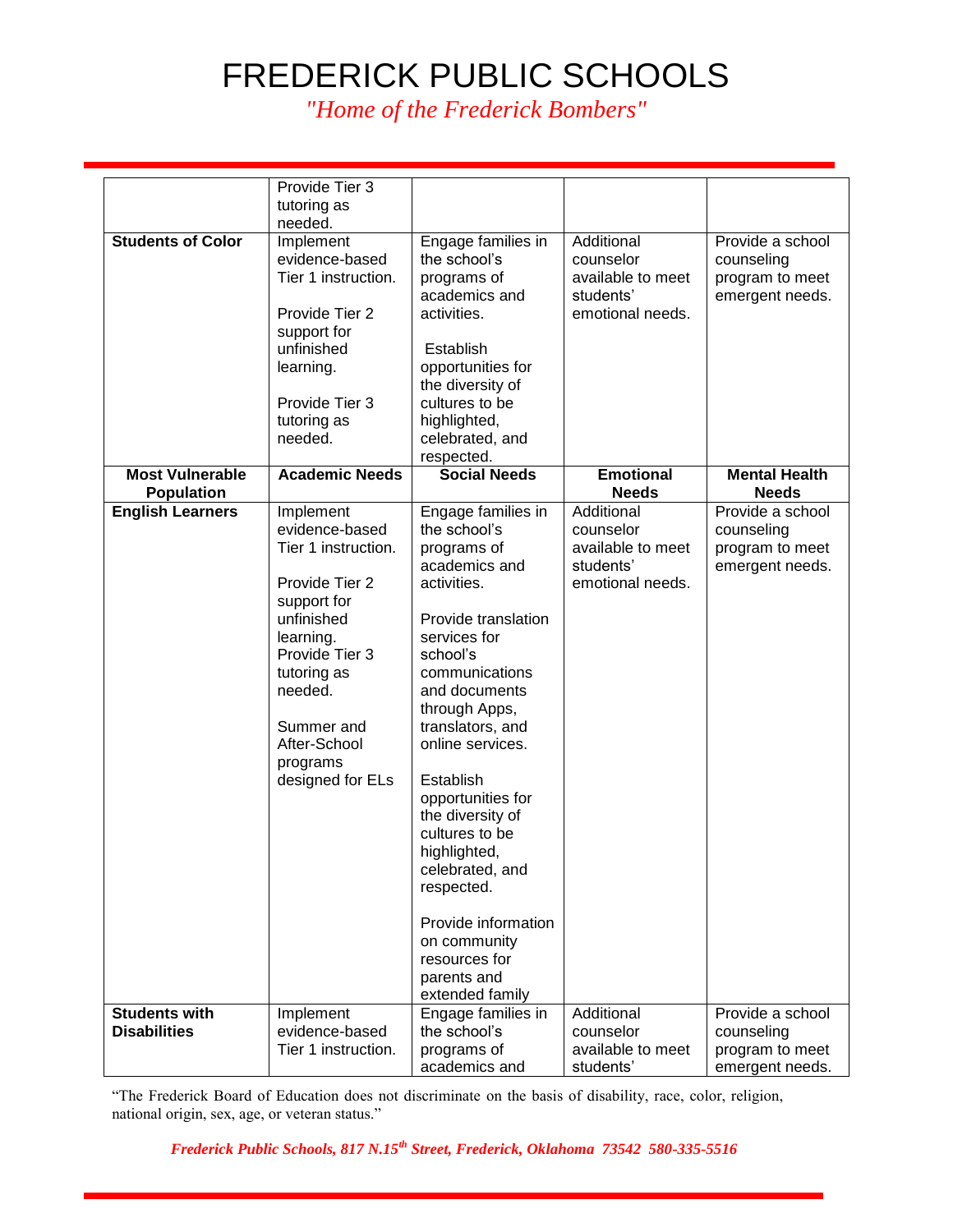*"Home of the Frederick Bombers"*

|                                                               | Provide Tier 2<br>support for<br>unfinished<br>learning.<br>Provide Tier 3<br>tutoring as<br>needed.                                                                                                                                                                                                                          | activities.<br>Outline plans to<br>remove barriers for<br>inclusion of<br>students with<br>disabilities in the<br>school's culture<br>and activities.<br>Establish<br>opportunities for<br>the diversity of<br>cultures to be<br>highlighted,<br>celebrated, and<br>respected.<br>Intentionally seek<br>ways for SWDs to<br>be awarded for<br>accomplishments. | emotional needs.                                                              |                                                                      |
|---------------------------------------------------------------|-------------------------------------------------------------------------------------------------------------------------------------------------------------------------------------------------------------------------------------------------------------------------------------------------------------------------------|----------------------------------------------------------------------------------------------------------------------------------------------------------------------------------------------------------------------------------------------------------------------------------------------------------------------------------------------------------------|-------------------------------------------------------------------------------|----------------------------------------------------------------------|
| <b>Most Vulnerable</b>                                        | <b>Academic Needs</b>                                                                                                                                                                                                                                                                                                         | <b>Social Needs</b>                                                                                                                                                                                                                                                                                                                                            | <b>Emotional</b>                                                              | <b>Mental Health</b>                                                 |
| <b>Population</b>                                             |                                                                                                                                                                                                                                                                                                                               |                                                                                                                                                                                                                                                                                                                                                                | <b>Needs</b>                                                                  | <b>Needs</b>                                                         |
| <b>Students</b><br><b>Experiencing</b><br><b>Homelessness</b> | Implement<br>evidence-based<br>Tier 1 instruction.<br>Provide Tier 2<br>support for<br>unfinished<br>learning.<br>Provide Tier 3<br>tutoring as<br>needed.<br>The district will<br>make every effort<br>to receive school<br>records from<br>previous schools.<br>Online<br>coursework will<br>be used to<br>recover credits. | Outline plans to<br>remove barriers for<br>inclusion of<br>homeless students<br>in the school's<br>culture and<br>activities.<br>Engage families<br>and significant<br>adults in the<br>school's programs<br>of academics and<br>activities.                                                                                                                   | Additional<br>counselor<br>available to meet<br>students'<br>emotional needs. | Provide a school<br>counseling<br>program to meet<br>emergent needs. |
| <b>Children in Foster</b><br>Care                             | Implement<br>evidence-based<br>Tier 1 instruction.                                                                                                                                                                                                                                                                            | Assess food<br>security and<br>provide added                                                                                                                                                                                                                                                                                                                   | Additional<br>counselor<br>available to meet                                  | Provide a school<br>counseling<br>program to meet                    |

"The Frederick Board of Education does not discriminate on the basis of disability, race, color, religion, national origin, sex, age, or veteran status."